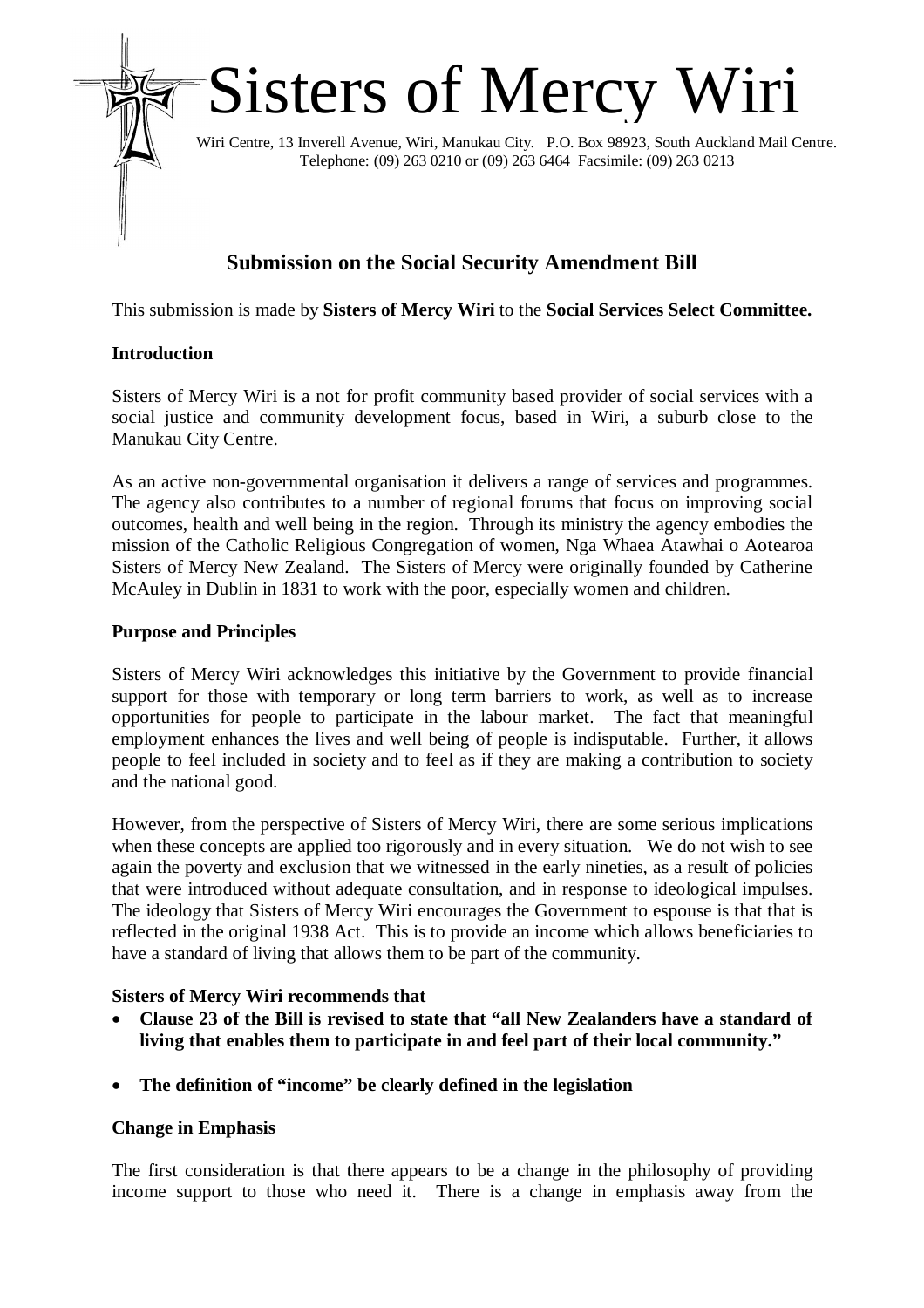entitlement to income support, to that of availability for paid work. As already stated, paid employment can lift individuals and communities to a different place of well being, but this is not always the case. Our concern is primarily for the good of families and the children within those families, particularly those on low incomes.

The general flavour of the Social Securities Bill seems to be punitive, and has the overall thrust of inflexibility, insufficiency and coercion. It is particularly through the introduction of Clause 23 that the framework for a regulated, mean spirited social security system is introduced. This system is not designed to help eliminate poverty. The majority of our clientele are doing what they can to support themselves and their families. It is recognised that the time of stand down has been reduced in the Bill, but any sanctions affect the most vulnerable members of our society first, that is, our children. Sisters of Mercy Wiri have worked with many families who are under resourced. The effect on the children, and indeed the whole family, their long term health and well being, can not be understated. Social exclusion is just one of these.

## **Sisters of Mercy Wiri recommends that**

- **the stand down period is abolished altogether**
- **the Ministry should not be permitted to require a beneficiary to undertake any particular activity through the Personal Development and Employment Plans process, but rather engage in genuine negotiation with each beneficiary**

# **Paid Employment**

Clause 16 states that "work in paid employment offers the best opportunity for people to achieve social and economic wellbeing" and that "the priority for people of working age should be to find and retain work". These statements pay no account of the nature of the paid work, or of the distances that may need to be travelled to get to that work. The "work first" Principles will be a further encouragement to zealous case managers to force beneficiaries into totally inappropriate activities. Neither do these principles show any appreciation for the contribution that is made to our society by those who do voluntary work in their communities.

#### **Sisters of Mercy Wiri recommends that**

# **the legislation recognise the value of unpaid and voluntary work in our communities**

At the present time Aotearoa New Zealand is blessed with economic stability, and unemployment is therefore lower than it has been for some time. But, without doubt, the time will come when there is an economic downturn and jobs are harder to find. What will happen then? Will income support be available to those who need it, or will people who cannot find employment be excluded from society?

#### **Social Education and Parental Supervision of Children**

In the view of Sisters of Mercy Wiri paid employment does not necessarily provide the best opportunity for people to achieve social wellbeing, nor should it be a priority for people above the wellbeing of their families and children.

From our experience, the effect that the lack of adequate parental supervision has on children is a major concern in our society. This lack of supervision is not due entirely to working parents, but both parents working and solo parents being compelled or even simply encouraged to work can be very detrimental to family wellbeing and the social education of